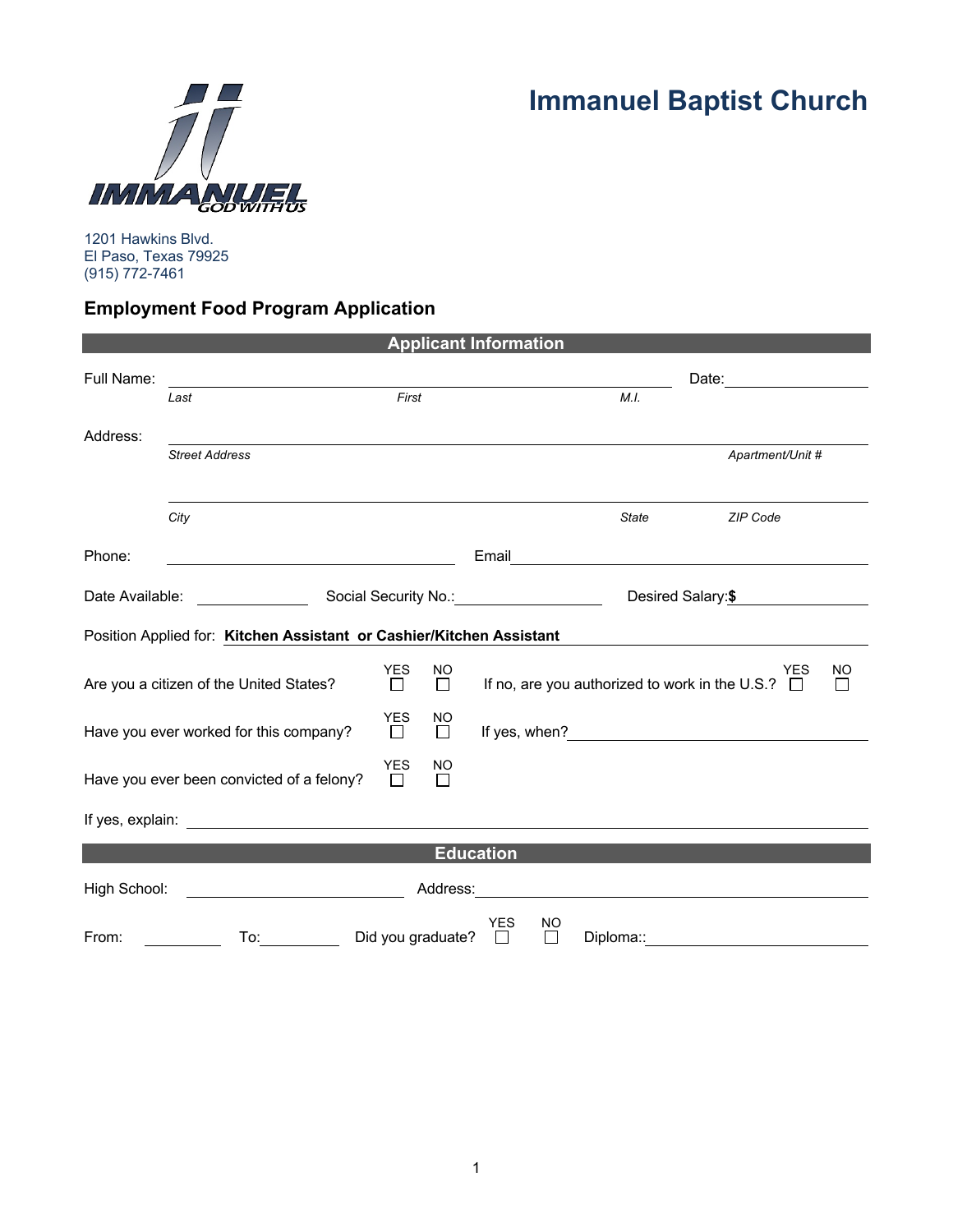## **Additional Skills**

| Language: Read and Write: English Read and Write: Spanish                               |
|-----------------------------------------------------------------------------------------|
| Kitchen Skills: Cooking Using Recipes Serving Cleaning Ordering Food Purchasing Food    |
| <b>Commercial Kitchen Equipment:</b> Oven Stove Dishwasher Fryer                        |
| <b>Computer Skills:</b> Cashier/ Cash Handling ___ Internet __Email __ Microsoft Office |

## **References**

*Please list two professional references and one character Reference .*

| Full Name: | <u> 1989 - Jan Sterlinger, skriuwer fan it ferstjer fan de fan it ferstjer fan it ferstjer fan it ferstjer fan it</u>                                                                                                               |                                                   |
|------------|-------------------------------------------------------------------------------------------------------------------------------------------------------------------------------------------------------------------------------------|---------------------------------------------------|
| Company:   |                                                                                                                                                                                                                                     | Phone: 2008                                       |
| Address:   |                                                                                                                                                                                                                                     |                                                   |
|            | Full Name: <u>International Accounts</u> and The Contract of the Contract of the Contract of the Contract of the Contract of the Contract of the Contract of the Contract of the Contract of the Contract of the Contract of the Co |                                                   |
| Company:   | and the control of the control of the control of the control of the control of the control of the control of the                                                                                                                    |                                                   |
| Address:   |                                                                                                                                                                                                                                     |                                                   |
| Full Name: | <u> 1990 - John Barn Barn, amerikan bandar bandar bandar bandar bandar bandar bandar bandar bandar bandar bandar</u>                                                                                                                | Relationship: _____________________               |
| Company:   |                                                                                                                                                                                                                                     |                                                   |
| Address:   |                                                                                                                                                                                                                                     |                                                   |
|            | <b>Previous Employment</b>                                                                                                                                                                                                          |                                                   |
|            |                                                                                                                                                                                                                                     |                                                   |
| Company:   | the control of the control of the control of the control of the control of the control of the control of the control of the control of the control of the control of the control of the control of the control of the control       |                                                   |
| Address:   | <u> 1980 - Andrea Barbara, amerikan basar dan berasal dalam berasal dalam berasal dalam berasal dalam berasal da</u>                                                                                                                | Supervisor: Supervisor:                           |
| Job Title: | Starting Salary:\$                                                                                                                                                                                                                  | Ending Salary:\$                                  |
|            |                                                                                                                                                                                                                                     |                                                   |
| From:      | To: _________________________                                                                                                                                                                                                       | Reason for Leaving:<br><u>Neason</u> for Leaving: |
|            |                                                                                                                                                                                                                                     |                                                   |
|            | <b>YES</b><br>NO<br>May we contact your previous supervisor for a reference?<br>$\Box$<br>П                                                                                                                                         |                                                   |
|            |                                                                                                                                                                                                                                     |                                                   |
|            |                                                                                                                                                                                                                                     |                                                   |
| Company:   |                                                                                                                                                                                                                                     | Phone: _________________________                  |
| Address:   |                                                                                                                                                                                                                                     | Supervisor: Victor Communication Communication    |
| Job Title: | Starting Salary:\$                                                                                                                                                                                                                  | Ending Salary:\$                                  |
|            | Responsibilities: <b>Example 2018</b>                                                                                                                                                                                               |                                                   |
| From:      | To:<br>Reason for Leaving:                                                                                                                                                                                                          |                                                   |